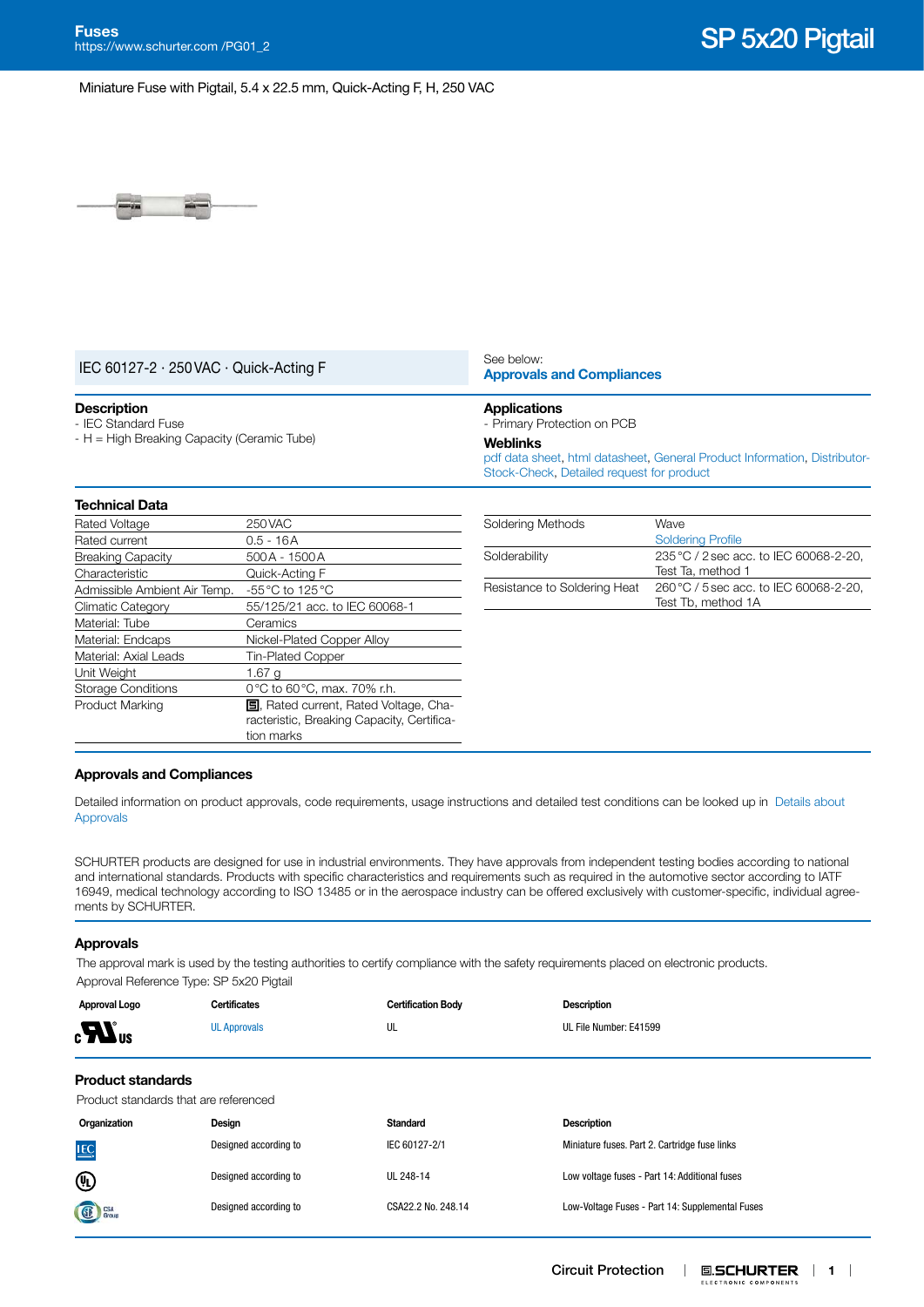#### **Application standards**

Application standards where the product can be used

| Organization | Design                         | Standard       | <b>Description</b>                                                                               |
|--------------|--------------------------------|----------------|--------------------------------------------------------------------------------------------------|
| LEC.         | Designed for applications acc. | IEC/UL 62368-1 | Audio/video, information and communication technology equipment - Part<br>1: Safety requirements |
|              |                                |                |                                                                                                  |

### **Compliances**

The product complies with following Guide Lines

| Identification | <b>Details</b>                 | Initiator          | <b>Description</b>                                                                                                                                                                                          |
|----------------|--------------------------------|--------------------|-------------------------------------------------------------------------------------------------------------------------------------------------------------------------------------------------------------|
| CE             | CE declaration of conformity   | <b>SCHURTER AG</b> | The CE marking declares that the product complies with the applicable<br>requirements laid down in the harmonisation of Community legislation on<br>its affixing in accordance with EU Regulation 765/2008. |
| <b>UK</b>      | UKCA declaration of conformity | <b>SCHURTER AG</b> | The UKCA marking declares that the product complies with the applicable<br>requirements laid down in the British Amendment of Requiation (EC)<br>765/2008.                                                  |
| <b>RoHS</b>    | <b>RoHS</b>                    | <b>SCHURTER AG</b> | Directive RoHS 2011/65/EU, Amendment (EU) 2015/863                                                                                                                                                          |
| $\Theta$       | <b>China RoHS</b>              | <b>SCHURTER AG</b> | The law SJ / T 11363-2006 (China RoHS) has been in force since 1 March<br>2007. It is similar to the EU directive RoHS.                                                                                     |
| <b>REACH</b>   | <b>REACH</b>                   | <b>SCHURTER AG</b> | On 1 June 2007, Regulation (EC) No 1907/2006 on the Registration,<br>Evaluation, Authorization and Restriction of Chemicals 1 (abbreviated as<br>"REACH") entered into force.                               |

**Dimension [mm]** 22.5 mm



| $\ln \leq 6.3$ A:            | $\varnothing$ A = 0.65 mm |
|------------------------------|---------------------------|
| $8 A \leq \ln \leq 12.5 A$ : | $\varnothing$ A = 0.8 mm  |
| $\ln \geq 16$ A:             | $\varnothing$ A = 1.0 mm  |

#### **Pre-Arcing Time**

| <b>Rated Current In</b> | $1.5x$ In min.   | 2.1 x ln max.    |                  | 2.75 x ln min. 2.75 x ln max. | $4.0 \times \ln \text{min}$ . | $4.0 x$ In max.  | $10.0 x$ In max. |
|-------------------------|------------------|------------------|------------------|-------------------------------|-------------------------------|------------------|------------------|
|                         |                  |                  |                  |                               |                               |                  |                  |
| $0.5A - 4A$             | $60$ min         | $30 \text{ min}$ | 10 <sub>ms</sub> | 2s                            | 3 ms                          | $300 \text{ ms}$ | 20 <sub>ms</sub> |
| $5A - 6.3A$             | $60 \text{ min}$ | $30 \text{ min}$ | 10 <sub>ms</sub> | 3 s                           | 3 <sub>ms</sub>               | $300$ ms         | 20 <sub>ms</sub> |
|                         |                  |                  |                  |                               |                               |                  |                  |
|                         |                  |                  |                  |                               |                               | 1 s              |                  |
| $12.5A - 16A$           | $15 \text{ min}$ | $30 \text{ min}$ | 40 ms            | 20 <sub>s</sub>               | $10 \text{ ms}$               | 1 s              | 30 <sub>ms</sub> |
| $8A - 10A$              | $30 \text{ min}$ | $30 \text{ min}$ | 40 ms            | 20 <sub>s</sub>               | $10 \text{ ms}$               |                  | 30 <sub>ms</sub> |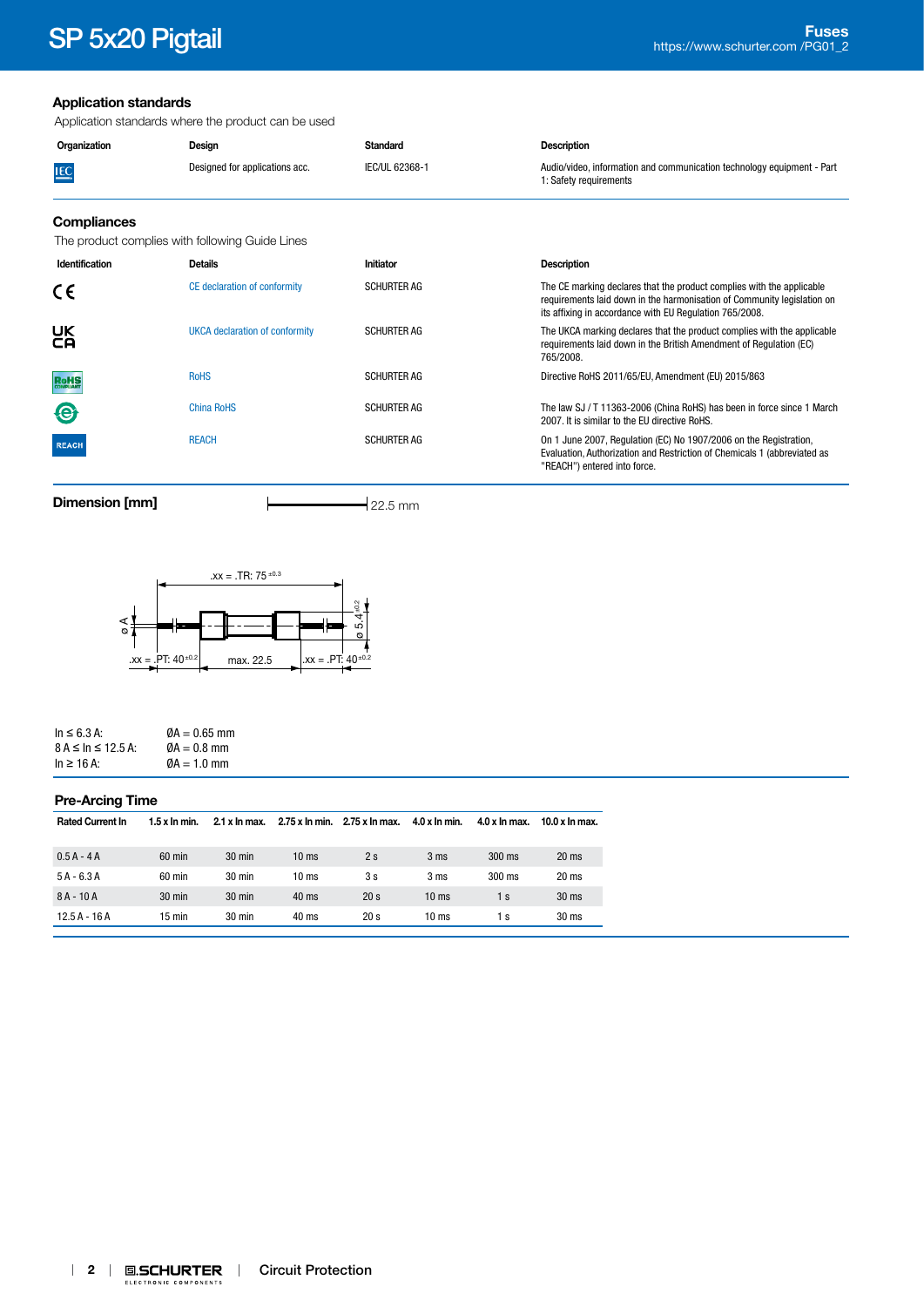#### **Time-Current-Curves**



Multiple of Rated Current In

#### **All Variants**

| Rated Cur-<br>rent [A] | <b>Rated Vol-</b><br>tage [VAC] | <b>Breaking</b><br>Capacity | <b>Voltage Drop</b><br>1.0 $I_n$ max.<br>[mV] | <b>Voltage Drop</b><br>$1.01$ <sub>r</sub> typ.<br>[mV] | <b>Power Dissi-</b><br>pation 1.5 I <sub>n</sub><br>max. [mW] | <b>Power Dissi-</b><br>pation 1.5 l<br>typ. [mW] | Melting <sup>2</sup> t<br>10.0 $I_n$ typ. $\epsilon N_{us}$<br>[A <sup>2</sup> s] |           | <b>Order Number</b> |
|------------------------|---------------------------------|-----------------------------|-----------------------------------------------|---------------------------------------------------------|---------------------------------------------------------------|--------------------------------------------------|-----------------------------------------------------------------------------------|-----------|---------------------|
| 0.5                    | 250                             | 1)                          | 1800                                          | 830                                                     | 2500                                                          | 2400                                             | 0.098                                                                             | $\bullet$ | 0001.1001.PT        |
| 0.5                    | 250                             | 1)                          | 1800                                          | 830                                                     | 2500                                                          | 2400                                             | 0.098                                                                             | $\bullet$ | 0001.1001.TR        |
| 0.63                   | 250                             | 1)                          | 1500                                          | 800                                                     | 2500                                                          | 2400                                             | 0.207                                                                             | $\bullet$ | 0001.1002.PT        |
| 0.63                   | 250                             | 1)                          | 1500                                          | 800                                                     | 2500                                                          | 2400                                             | 0.207                                                                             | $\bullet$ | 0001.1002.TR        |
| 0.8                    | 250                             | 1)                          | 1200                                          | 580                                                     | 2500                                                          | 2400                                             | 0.469                                                                             | $\bullet$ | 0001.1003.PT        |
| 0.8                    | 250                             | 1)                          | 1200                                          | 580                                                     | 2500                                                          | 2400                                             | 0.469                                                                             | $\bullet$ | 0001.1003.TR        |
| $\mathbf{1}$           | 250                             | 1)                          | 1000                                          | 600                                                     | 2500                                                          | 2500                                             | 0.75                                                                              | $\bullet$ | 0001.1004.PT        |
| $\mathbf{1}$           | 250                             | 1)                          | 1000                                          | 600                                                     | 2500                                                          | 2500                                             | 0.75                                                                              | $\bullet$ | 0001.1004.TR        |
| 1.25                   | 250                             | 1)                          | 800                                           | 270                                                     | 4000                                                          | 1000                                             | 0.538                                                                             | $\bullet$ | 0001.1005.PT        |
| 1.25                   | 250                             | 1)                          | 800                                           | 270                                                     | 4000                                                          | 1000                                             | 0.538                                                                             | $\bullet$ | 0001.1005.TR        |
| 1.6                    | 250                             | 1)                          | 600                                           | 350                                                     | 4000                                                          | 1600                                             | 0.755                                                                             | $\bullet$ | 0001.1006.PT        |
| 1.6                    | 250                             | 1)                          | 600                                           | 350                                                     | 4000                                                          | 1600                                             | 0.755                                                                             | $\bullet$ | 0001.1006.TR        |
| $\overline{2}$         | 250                             | 1)                          | 500                                           | 260                                                     | 4000                                                          | 1600                                             | $\overline{2}$                                                                    | $\bullet$ | 0001.1007.PT        |
| $\overline{c}$         | 250                             | 1)                          | 500                                           | 260                                                     | 4000                                                          | 1600                                             | $\overline{2}$                                                                    | $\bullet$ | 0001.1007.TR        |
| 2.5                    | 250                             | 1)                          | 400                                           | 260                                                     | 4000                                                          | 1900                                             | 3.28                                                                              | $\bullet$ | 0001.1008.PT        |
| 2.5                    | 250                             | 1)                          | 400                                           | 260                                                     | 4000                                                          | 1900                                             | 3.28                                                                              | $\bullet$ | 0001.1008.TR        |
| 3.15                   | 250                             | 1)                          | 350                                           | 210                                                     | 4000                                                          | 1900                                             | 6.78                                                                              | $\bullet$ | 0001.1009.PT        |
| 3.15                   | 250                             | 1)                          | 350                                           | 210                                                     | 4000                                                          | 1900                                             | 6.78                                                                              | $\bullet$ | 0001.1009.TR        |
| 4                      | 250                             | 1)                          | 300                                           | 200                                                     | 4000                                                          | 2400                                             | 12.6                                                                              | $\bullet$ | 0001.1010.PT        |
| 4                      | 250                             | 1)                          | 300                                           | 200                                                     | 4000                                                          | 2400                                             | 12.6                                                                              | $\bullet$ | 0001.1010.TR        |
| 5                      | 250                             | 1)                          | 250                                           | 160                                                     | 4000                                                          | 2400                                             | 30.8                                                                              | $\bullet$ | 0001.1011.PT        |
| 5                      | 250                             | 1)                          | 250                                           | 160                                                     | 4000                                                          | 2400                                             | 30.8                                                                              | $\bullet$ | 0001.1011.TR        |
| 6.3                    | 250                             | 1)                          | 200                                           | 150                                                     | 4000                                                          | 3200                                             | 36.7                                                                              | $\bullet$ | 0001.1012.PT        |
| 6.3                    | 250                             | 1)                          | 200                                           | 150                                                     | 4000                                                          | 3200                                             | 36.7                                                                              | $\bullet$ | 0001.1012.TR        |
| 8                      | 250                             | 1)                          | 200                                           | 140                                                     | 4000                                                          | 3900                                             | 81.9                                                                              | $\bullet$ | 0001.1013.PT        |
| 8                      | 250                             | 1)                          | 200                                           | 140                                                     | 4000                                                          | 3900                                             | 81.9                                                                              | $\bullet$ | 0001.1013.TR        |
| 10                     | 250                             | 1)                          | 200                                           | 130                                                     | 4000                                                          | 4700                                             | 141                                                                               | $\bullet$ | 0001.1014.PT        |
| 10                     | 250                             | 1)                          | 200                                           | 130                                                     | 4000                                                          | 4700                                             | 141                                                                               | $\bullet$ | 0001.1014.TR        |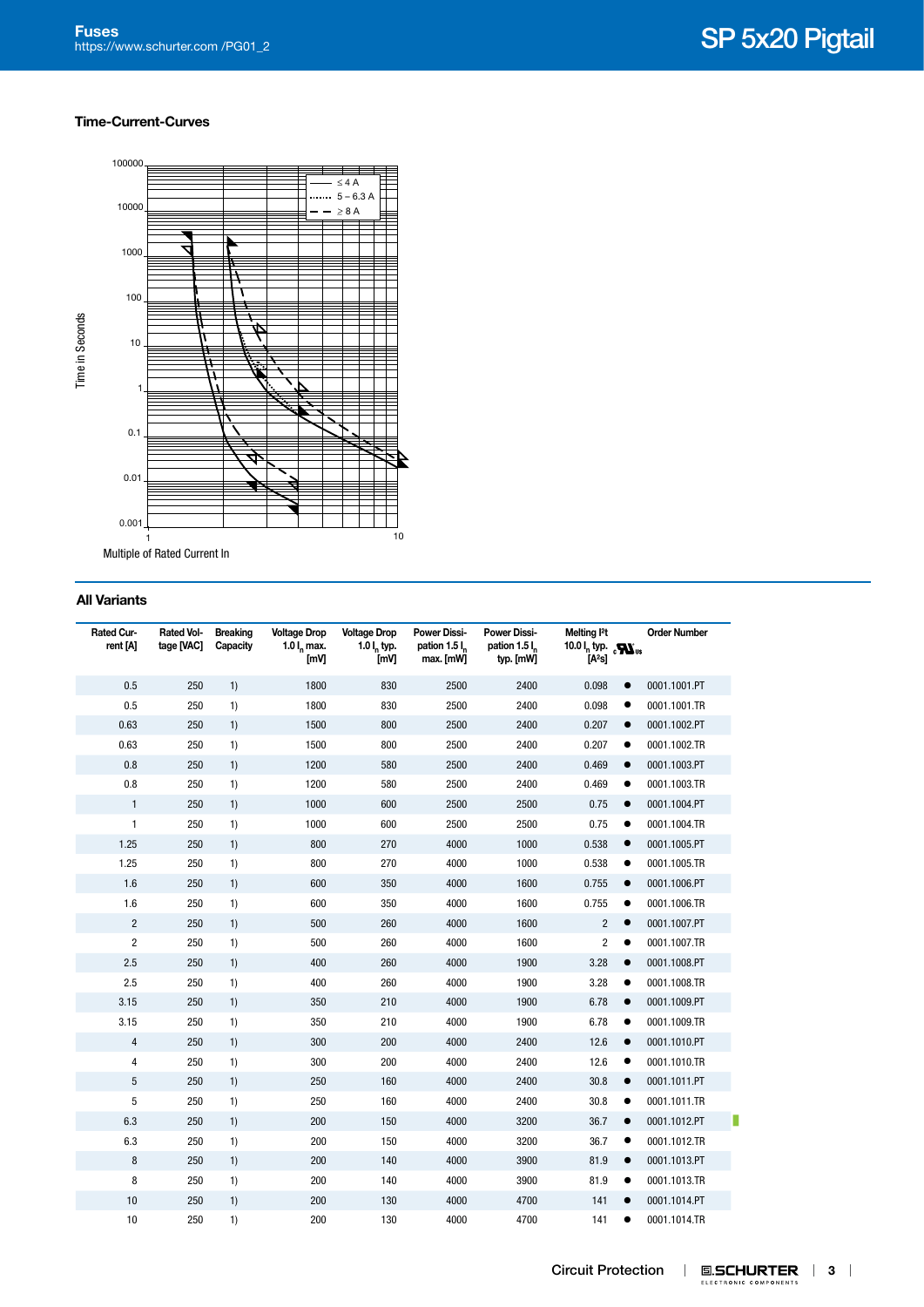| Rated Cur-<br>rent [A] | <b>Rated Vol-</b><br>tage [VAC] | <b>Breaking</b><br>Capacity | <b>Voltage Drop</b><br>$1.0$ l <sub>r</sub> max.<br>[mV] | <b>Voltage Drop</b><br>1.0 $I_n$ typ.<br>[mV] | <b>Power Dissi-</b><br>pation 1.5 l.<br>max. [mW] | <b>Power Dissi-</b><br>pation 1.5 l <sub>n</sub><br>typ. [mW] | Melting 12t<br>10.0 $I_n$ typ. $\sum_{\text{US}}$<br>[A <sup>2</sup> s] | <b>Order Number</b> |
|------------------------|---------------------------------|-----------------------------|----------------------------------------------------------|-----------------------------------------------|---------------------------------------------------|---------------------------------------------------------------|-------------------------------------------------------------------------|---------------------|
| 12.5                   | 250                             | 2)                          | $\overline{\phantom{0}}$                                 | 110                                           | $\overline{a}$                                    | 6900                                                          | 203<br>$\bullet$                                                        | 0001.1015.PT        |
| 12.5                   | 250                             | 2)                          | $\overline{\phantom{0}}$                                 | 110                                           | $\overline{\phantom{0}}$                          | 6900                                                          | 203<br>٠                                                                | 0001.1015.TR        |
| 16                     | 250                             | 2)                          | $\overline{\phantom{a}}$                                 | 120                                           | $\overline{\phantom{0}}$                          | 7400                                                          | 461<br>$\bullet$                                                        | 0001.1016.PT        |
| 16                     | 250                             | 2)                          | $\overline{\phantom{0}}$                                 | 120                                           | $\overline{\phantom{0}}$                          | 7400                                                          | 461<br>٠                                                                | 0001.1016.TR        |

**Most Popular.** 

Availability for all products can be searched real-time[:https://www.schurter.com/en/Stock-Check/Stock-Check-SCHURTER](https://www.schurter.com/en/Stock-Check/Stock-Check-SCHURTER)

1) IEC: H = 1500 A @ 250 VAC, p.f. = 0.7 - 0.8

1) UL: 10 kA @ 125 VAC, p.f. = 0.7 - 0.8 / 1500 A @ 250 VAC, p.f. = 0.7 - 0.8

2) IEC: 1000 A @ 250 VAC

2) UL: 500 A @ 125 VAC, p.f. = 0.7 - 0.8 / 1000 A @ 125 VAC / 500 A @ 250 VAC

| <b>Packaging Unit</b> | $.xx = .PT$<br>$\overline{X}X = \overline{X}R$ | Bulk (1000 pcs.)<br>Taped 33 cm Reel (1000 pcs.) |  |
|-----------------------|------------------------------------------------|--------------------------------------------------|--|
|                       |                                                |                                                  |  |